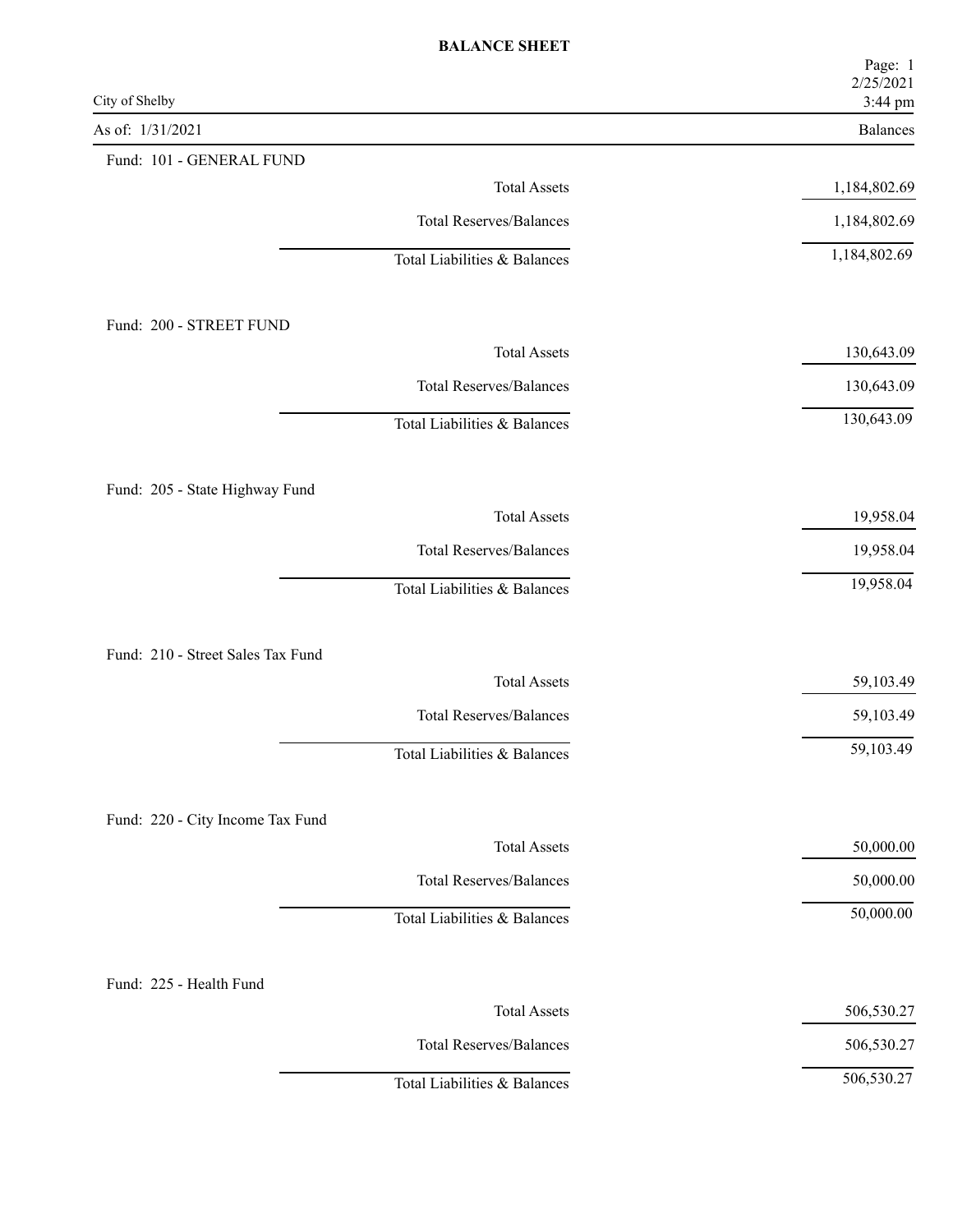|                                                               | Page: 2<br>2/25/2021 |
|---------------------------------------------------------------|----------------------|
| City of Shelby                                                | 3:44 pm              |
| As of: 1/31/2021<br>Fund: 230 - Park Fund                     | <b>Balances</b>      |
| <b>Total Assets</b>                                           | 104,131.89           |
| <b>Total Reserves/Balances</b>                                | 104,131.89           |
|                                                               |                      |
| Total Liabilities & Balances                                  | 104,131.89           |
| Fund: 232 - Rehab Escrow Fund (HOME/CDBG)                     |                      |
| <b>Total Assets</b>                                           | 16,959.34            |
| <b>Total Reserves/Balances</b>                                | 16,959.34            |
| Total Liabilities & Balances                                  | 16,959.34            |
|                                                               |                      |
| Fund: 233 - Court Probation Fund<br><b>Total Assets</b>       | 37,730.37            |
| <b>Total Reserves/Balances</b>                                | 37,730.37            |
| Total Liabilities & Balances                                  | 37,730.37            |
|                                                               |                      |
| Fund: 234 - BMV Reimbursement Fund                            |                      |
| <b>Total Assets</b>                                           | 10,880.00            |
| <b>Total Reserves/Balances</b>                                | 10,880.00            |
| Total Liabilities & Balances                                  | 10,880.00            |
|                                                               |                      |
| Fund: 235 - Law Enforcement Trust Fund<br><b>Total Assets</b> | 15,695.22            |
| <b>Total Reserves/Balances</b>                                | 15,695.22            |
| Total Liabilities & Balances                                  | 15,695.22            |
|                                                               |                      |
| Fund: 236 - Court I D A T Fund                                |                      |
| <b>Total Assets</b>                                           | 27,314.42            |
| <b>Total Reserves/Balances</b>                                | 27,314.42            |
| Total Liabilities & Balances                                  | 27,314.42            |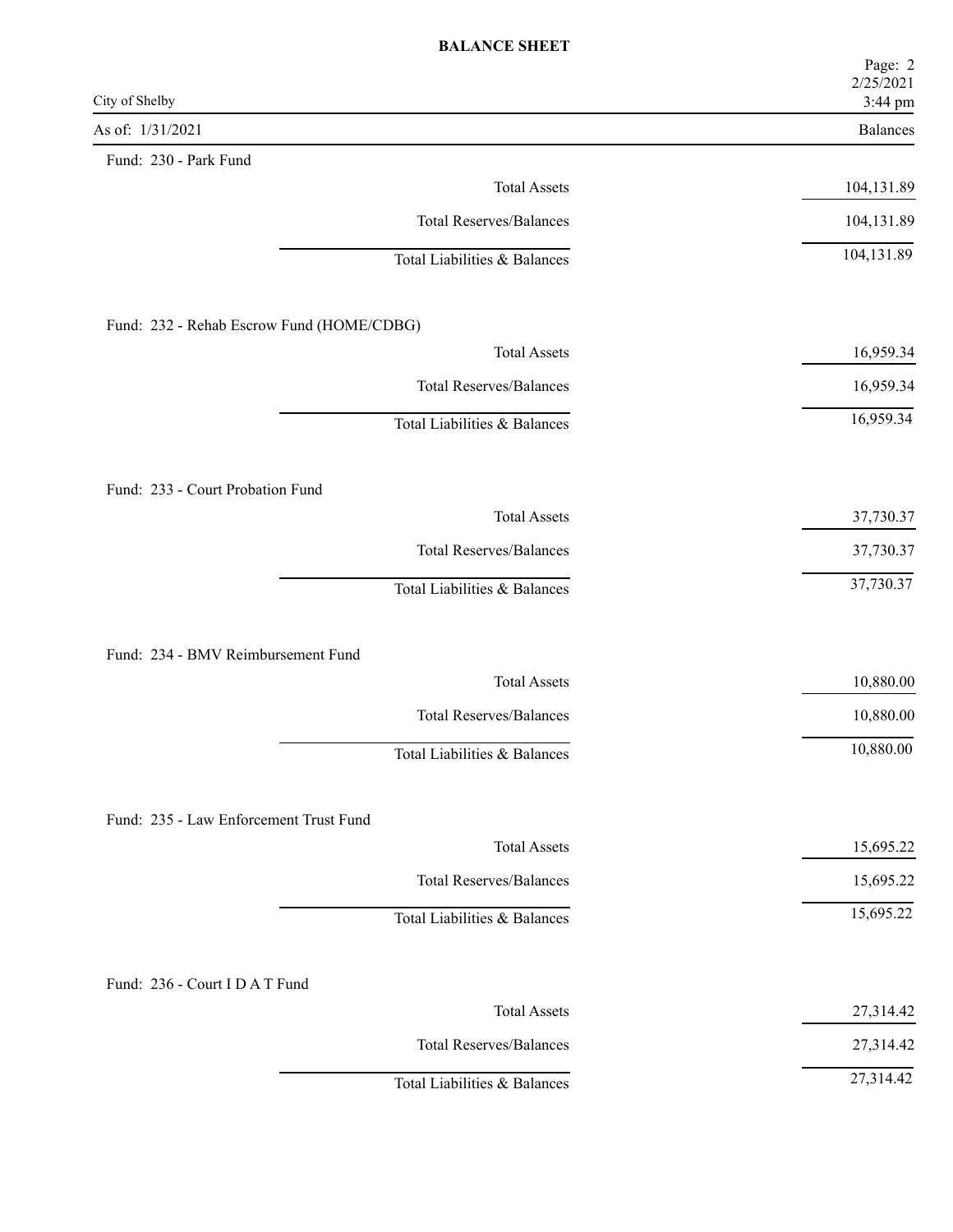| City of Shelby                          | Page: 3<br>2/25/2021<br>3:44 pm |
|-----------------------------------------|---------------------------------|
| As of: 1/31/2021                        | Balances                        |
| Fund: 237 - Court Enforce. & Educ. Fund |                                 |
| <b>Total Assets</b>                     | 16,923.71                       |
| <b>Total Reserves/Balances</b>          | 16,923.71                       |
| Total Liabilities & Balances            | 16,923.71                       |
| Fund: 238 - DARE Fund                   |                                 |
| <b>Total Assets</b>                     | 1,846.56                        |
| <b>Total Reserves/Balances</b>          | 1,846.56                        |
| Total Liabilities & Balances            | 1,846.56                        |
| Fund: 239 - Court Computer Fund         |                                 |
| <b>Total Assets</b>                     | 31,216.14                       |
| <b>Total Reserves/Balances</b>          | 31,216.14                       |
| Total Liabilities & Balances            | 31,216.14                       |
| Fund: 240 - Unclaimed Monies Fund       |                                 |
| <b>Total Assets</b>                     | 2,856.18                        |
| <b>Total Reserves/Balances</b>          | 2,856.18                        |
| Total Liabilities & Balances            | 2,856.18                        |
| Fund: 241 - Police Computer Fund        |                                 |
| <b>Total Assets</b>                     | 7,553.84                        |
| <b>Total Reserves/Balances</b>          | 7,553.84                        |
| Total Liabilities & Balances            | 7,553.84                        |
| Fund: 242 - Court IDAM Fund             |                                 |
| <b>Total Assets</b>                     | 46,809.47                       |
| <b>Total Reserves/Balances</b>          | 46,809.47                       |
| Total Liabilities & Balances            | 46,809.47                       |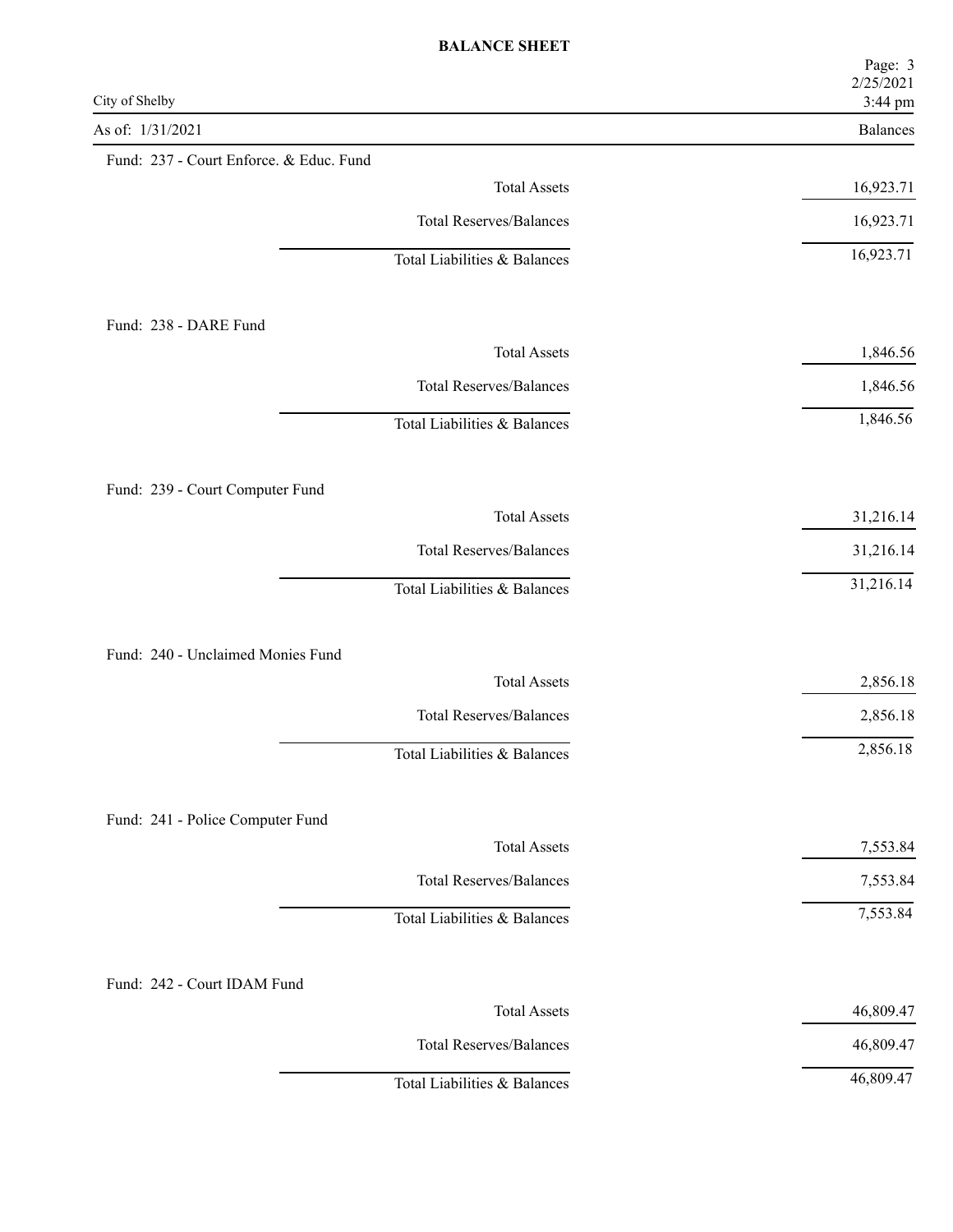| City of Shelby                             | Page: 4<br>2/25/2021<br>3:44 pm |
|--------------------------------------------|---------------------------------|
| As of: 1/31/2021                           | Balances                        |
| Fund: 251 - Home Program Fund              |                                 |
| <b>Total Assets</b>                        | 725.00                          |
| <b>Total Reserves/Balances</b>             | 725.00                          |
| Total Liabilities & Balances               | 725.00                          |
| Fund: 275 - Special Bond Retirement Fund   |                                 |
| <b>Total Assets</b>                        | 253,100.69                      |
| <b>Total Reserves/Balances</b>             | 253,100.69                      |
| Total Liabilities & Balances               | 253,100.69                      |
| Fund: 283 - LOCAL CORONAVIRUS RELIEF FUND  |                                 |
| <b>Total Assets</b>                        | 71,532.84                       |
| <b>Total Reserves/Balances</b>             | 71,532.84                       |
| Total Liabilities & Balances               | 71,532.84                       |
|                                            |                                 |
| Fund: 300 - Capital Improvement Fund       |                                 |
| <b>Total Assets</b>                        | 125,467.66                      |
| <b>Total Reserves/Balances</b>             | 125,467.66                      |
| Total Liabilities & Balances               | 125,467.66                      |
| Fund: 304 - Court Capital Improvement Fund |                                 |
| <b>Total Assets</b>                        | 76,653.17                       |
| <b>Total Reserves/Balances</b>             | 76,653.17                       |
| Total Liabilities & Balances               | 76,653.17                       |
|                                            |                                 |
| Fund: 352 - Sidewalk Fund                  |                                 |
| <b>Total Assets</b>                        | 24,754.38                       |
| <b>Total Reserves/Balances</b>             | 24,754.38                       |
| Total Liabilities & Balances               | 24,754.38                       |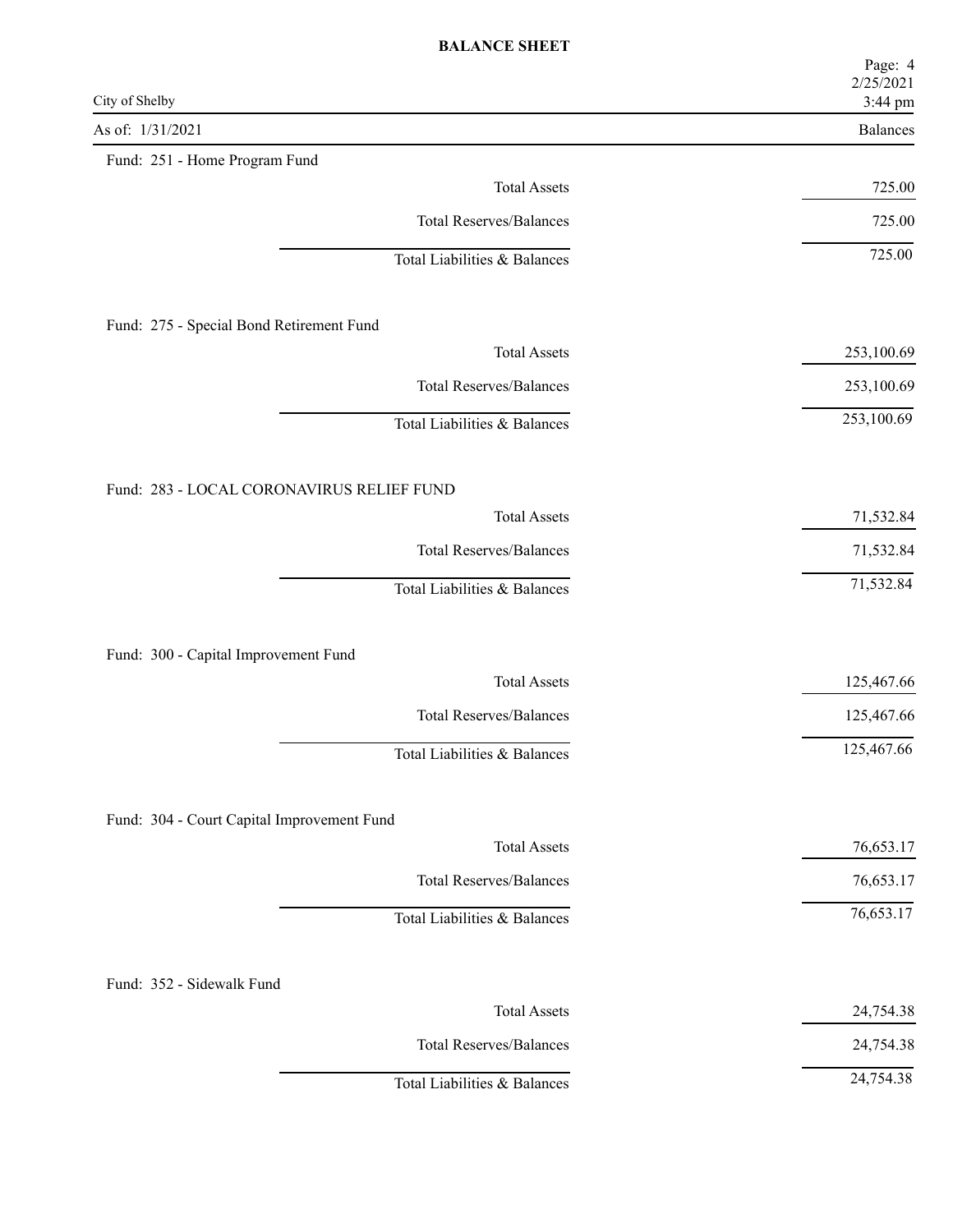| City of Shelby                             | Page: 5<br>2/25/2021<br>3:44 pm |
|--------------------------------------------|---------------------------------|
| As of: 1/31/2021                           | Balances                        |
| Fund: 353 - Streets, Alleys & Basin Rehab  |                                 |
| <b>Total Assets</b>                        | 236,724.62                      |
| <b>Total Reserves/Balances</b>             | 236,724.62                      |
| Total Liabilities & Balances               | 236,724.62                      |
| Fund: 354 - Police/Court Construction Fund |                                 |
| <b>Total Assets</b>                        | 1,586,470.22                    |
| <b>Total Reserves/Balances</b>             | 1,586,470.22                    |
| Total Liabilities & Balances               | 1,586,470.22                    |
| Fund: 400 - Sewer Fund                     |                                 |
| <b>Total Assets</b>                        | 213,249.06                      |
| <b>Total Reserves/Balances</b>             | 213,249.06                      |
| Total Liabilities & Balances               | 213,249.06                      |
|                                            |                                 |
| Fund: 401 - San. Sewer Capital Improvement |                                 |
| <b>Total Assets</b>                        | 1,324,674.13                    |
| <b>Total Reserves/Balances</b>             | 1,324,674.13                    |
| Total Liabilities & Balances               | 1,324,674.13                    |
| Fund: 402 - Sewer Improvement Fund         |                                 |
| <b>Total Assets</b>                        | 348,715.27                      |
| <b>Total Reserves/Balances</b>             | 348,715.27                      |
| Total Liabilities & Balances               | 348,715.27                      |
| Fund: 500 - Water Fund                     |                                 |
| <b>Total Assets</b>                        | 306,754.68                      |
| <b>Total Reserves/Balances</b>             | 306,754.68                      |
| Total Liabilities & Balances               | 306,754.68                      |
|                                            |                                 |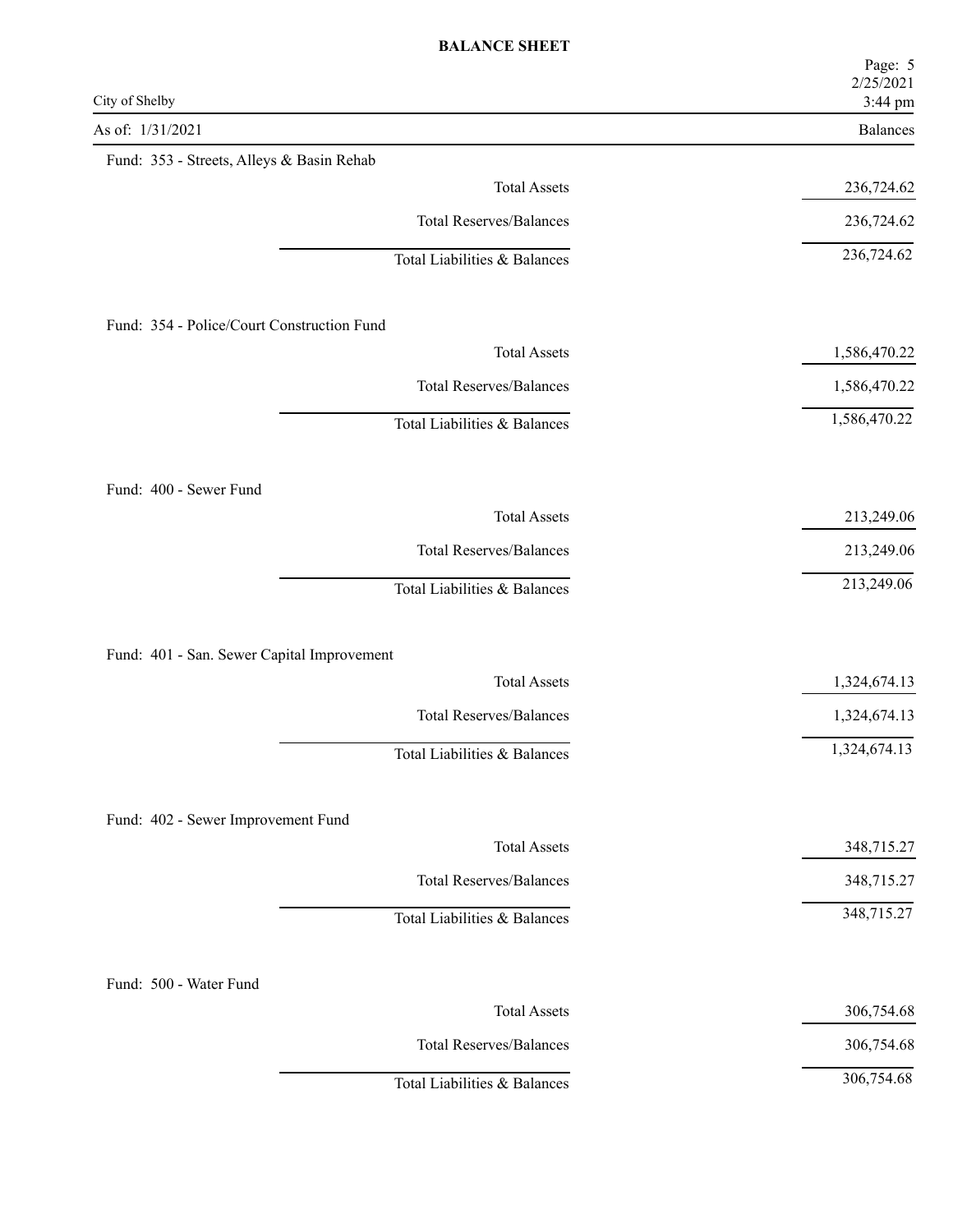| City of Shelby                          | Page: 6<br>2/25/2021<br>3:44 pm |
|-----------------------------------------|---------------------------------|
| As of: 1/31/2021                        | Balances                        |
| Fund: 501 - Water Asset Management      |                                 |
| <b>Total Assets</b>                     | 41,981.56                       |
| <b>Total Reserves/Balances</b>          | 41,981.57                       |
| Total Liabilities & Balances            | 41,981.57                       |
| ** Fund out of Balance by \$-0.01 **    |                                 |
| Fund: 502 - Water Capital Improvement   |                                 |
| <b>Total Assets</b>                     | 206,286.51                      |
| <b>Total Reserves/Balances</b>          | 206,286.51                      |
| Total Liabilities & Balances            | 206,286.51                      |
|                                         |                                 |
| Fund: 600 - Electric Fund               |                                 |
| <b>Total Assets</b>                     | 5,907,308.56                    |
| <b>Total Reserves/Balances</b>          | 5,907,308.56                    |
| Total Liabilities & Balances            | 5,907,308.56                    |
|                                         |                                 |
| Fund: 601 - Light Customer Deposit Fund |                                 |
| <b>Total Assets</b>                     | 201,061.04                      |
| <b>Total Reserves/Balances</b>          | 201,061.04                      |
| Total Liabilities & Balances            | 201,061.04                      |
|                                         |                                 |
| Fund: 602 - Light Debt Reserve Fund     |                                 |
| <b>Total Assets</b>                     | 214,810.37                      |
| <b>Total Reserves/Balances</b>          | 214,810.37                      |
| Total Liabilities & Balances            | 214,810.37                      |
|                                         |                                 |
| Fund: 700 - Police Pension Fund         |                                 |
| <b>Total Assets</b>                     | 88,111.32                       |
| <b>Total Reserves/Balances</b>          | 88,111.32                       |
| Total Liabilities & Balances            | 88,111.32                       |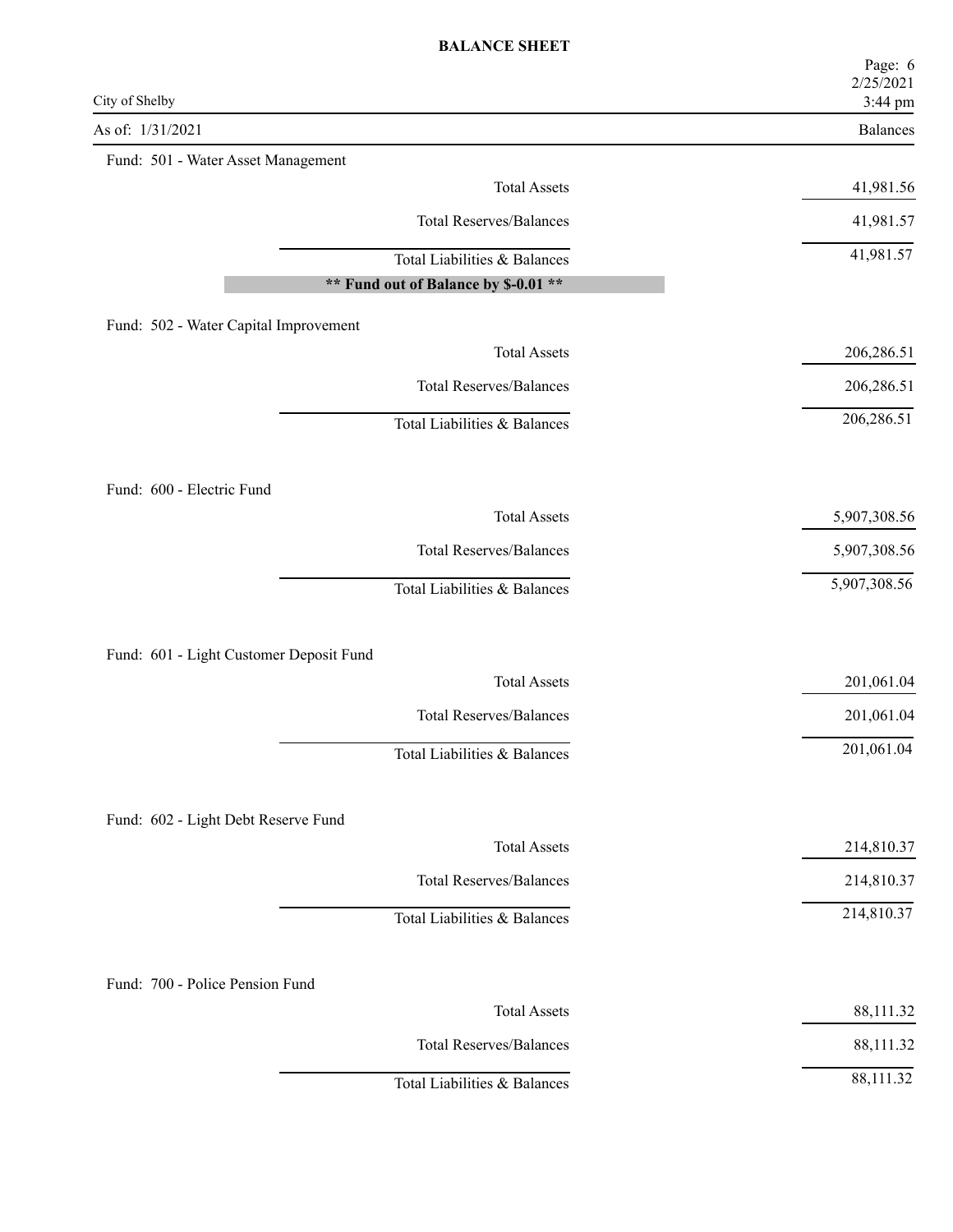| City of Shelby                                           | Page: 7<br>2/25/2021       |
|----------------------------------------------------------|----------------------------|
| As of: 1/31/2021                                         | 3:44 pm<br><b>Balances</b> |
| Fund: 701 - Fire Pension Fund                            |                            |
| <b>Total Assets</b>                                      | 117,673.32                 |
| <b>Total Reserves/Balances</b>                           | 117,673.32                 |
| Total Liabilities & Balances                             | 117,673.32                 |
| Fund: 702 - Police Equipment Fund                        |                            |
| <b>Total Assets</b>                                      | 30,745.60                  |
| <b>Total Reserves/Balances</b>                           | 30,745.60                  |
| Total Liabilities & Balances                             | 30,745.60                  |
| Fund: 703 - Fire Equipment Fund                          |                            |
| <b>Total Assets</b>                                      | 129,324.59                 |
| <b>Total Reserves/Balances</b>                           | 129,324.59                 |
| Total Liabilities & Balances                             | 129,324.59                 |
|                                                          |                            |
| Fund: 705 - Shade Tree Trust Fund<br><b>Total Assets</b> | 8,874.63                   |
| <b>Total Reserves/Balances</b>                           | 8,874.63                   |
| Total Liabilities & Balances                             | 8,874.63                   |
| Fund: 706 - Sharing Fund                                 |                            |
| <b>Total Assets</b>                                      | 9,488.85                   |
| <b>Total Reserves/Balances</b>                           | 9,488.85                   |
| Total Liabilities & Balances                             | 9,488.85                   |
| Fund: 710 - Mini Park Trust Fund                         |                            |
| <b>Total Assets</b>                                      | 26,359.96                  |
| <b>Total Reserves/Balances</b>                           | 26,359.96                  |
| Total Liabilities & Balances                             | 26,359.96                  |